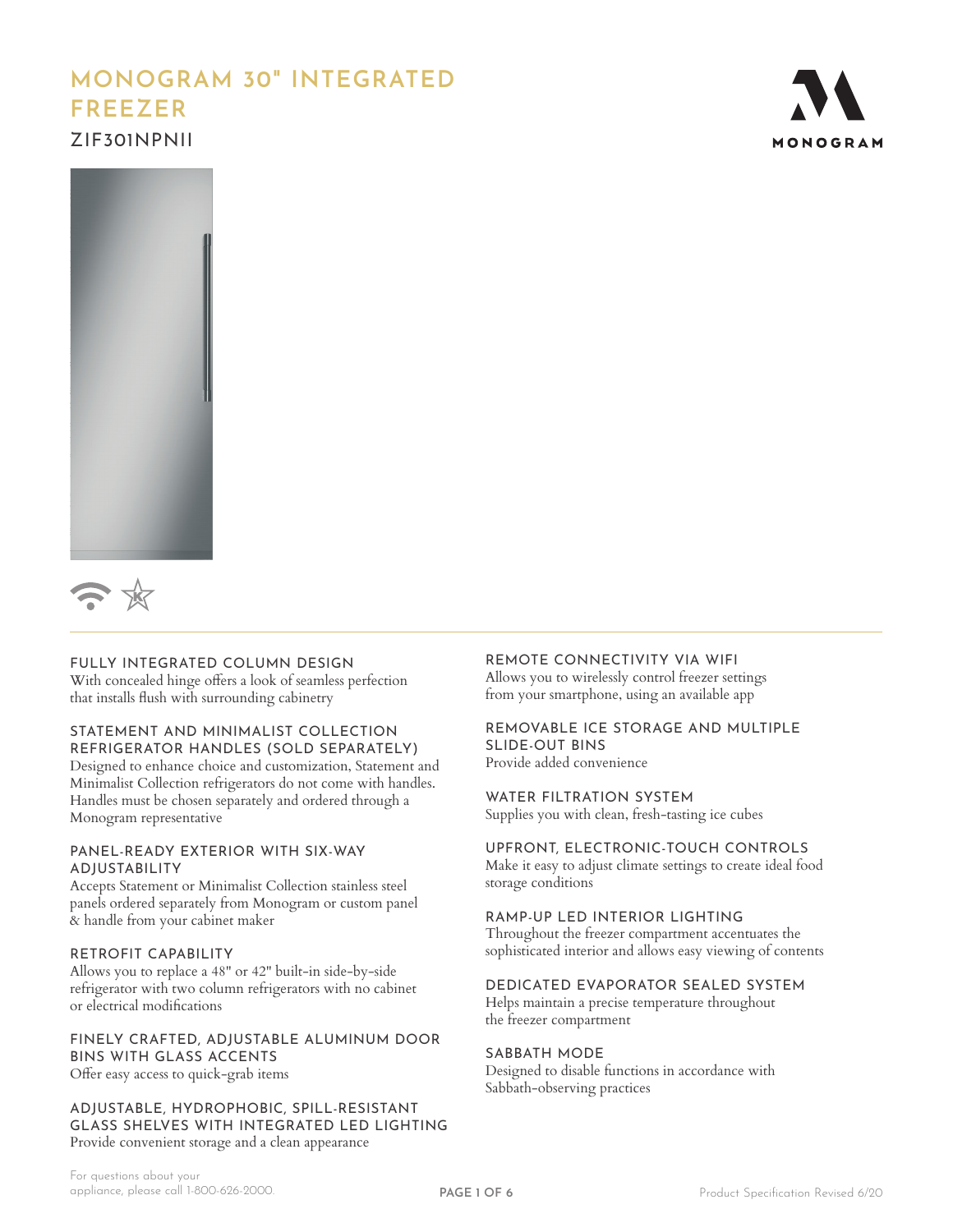



# **OVERALL DIMENSIONS**

# **SPECIFICATIONS** Overall Width 29 9/16" (75.1 cm) Overall Height 83 1/2" (212.1 cm) Overall Depth 24 3/4" (62.9 cm) Door Clearance at 90° 33 3/8" (84.8 cm)

| Cutout Width          | 29 13/16" (75.7 cm) |
|-----------------------|---------------------|
| Cutout Height         | 84" (213.4 cm)      |
| Cutout Depth          | 25" (63.5 cm)       |
| Plumbing Requirements | GE SmartConnect kit |
| Net Weight (approx)   | 510 lb (231.3 kg)   |

#### **ATTENTION ELECTRICIAN:**

A 115 volt 60Hz., 15 or 20 amp power supply is required. An individual properly grounded branch circuit or circuit breaker is recommended. For multiple unit installation, each unit requires separate individually properly grounded circuit or breaker and separate properly grounded 3-prong electrical receptacle recessed.

#### **WARNING:**

When installing appliance, you must use and follow the product installation instructions. These can be found with unit or on web at monogram.com.



Dimensions in parentheses are in centimeters unless otherwise noted. Actual product dimensions may vary due to manufacturing tolerances.

\*\* Dimensions based on handle height of 2 9/16" (6.5)

**\*\* Allow 4 9/16" (11.6) min clearance to a adjacent wall from cutout**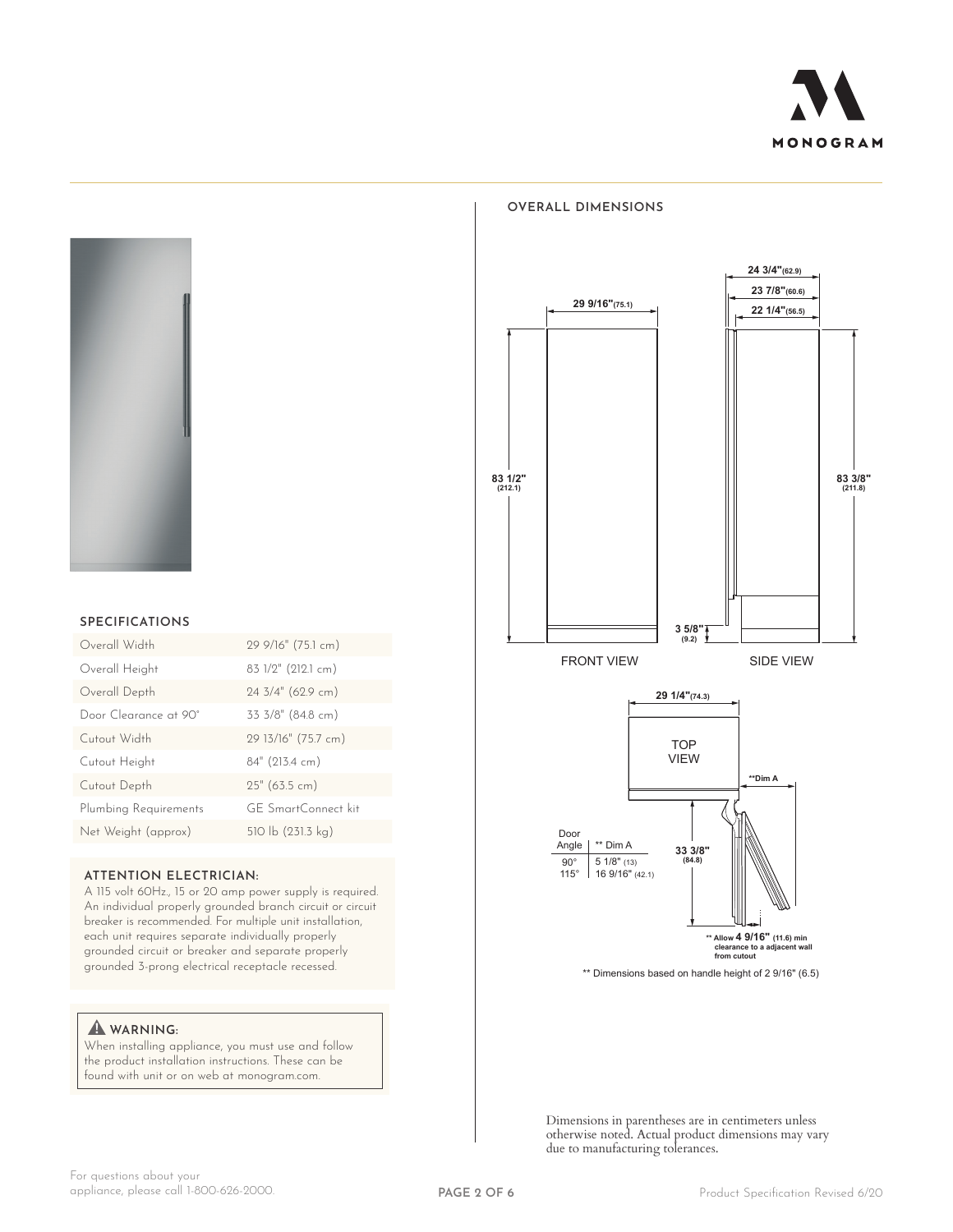

#### **SINGLE INSTALLATION**



#### **FLUSH 3/4" PANEL DIMENSIONS SINGLE INSTALLATION**



# **PANEL DIMENSIONS**



#### **INTEGRATED INSTALLATION**

#### **HELPFUL TIPS**

- $\Box$  A minimum 3 1/2" (8.9) finished return matching cabinet exterior recommended on interior on all sides and top at front of opening
- Trimmed freezers are designed to be customized with decorative panels. Field-installed 3/4" custom door panels are required.
- Maximum total panel weight: Door panel – 45 lbs. Note: For panels constructed with rails and stiles (5-panel), the rails and stiles must be a minimum of 2" wide.
- For Custom Panels: Use templates provided with units to predrill holes for mounting panel brackets (provided with unit). Adjustment screws and instructions also provided with units.
- Requires custom handle from cabinet maker.
- Stainless steel handle and panel options: ZK1SN309NLH: Left-hand 30" stainless steel door panel ZK1SN304NRH: Right-hand 30" stainless steel door panel ZKSP1H1CNSS: Minimalist handle for stainless steel panels only ZKSP1H1PNSS: Statement handle for stainless steel panels only

#### **WARNING:**

When installing appliance, you must use and follow the product installation instructions. These can be found with unit or on web at monogram.com.

This document is intended for cabinet and panel construction only.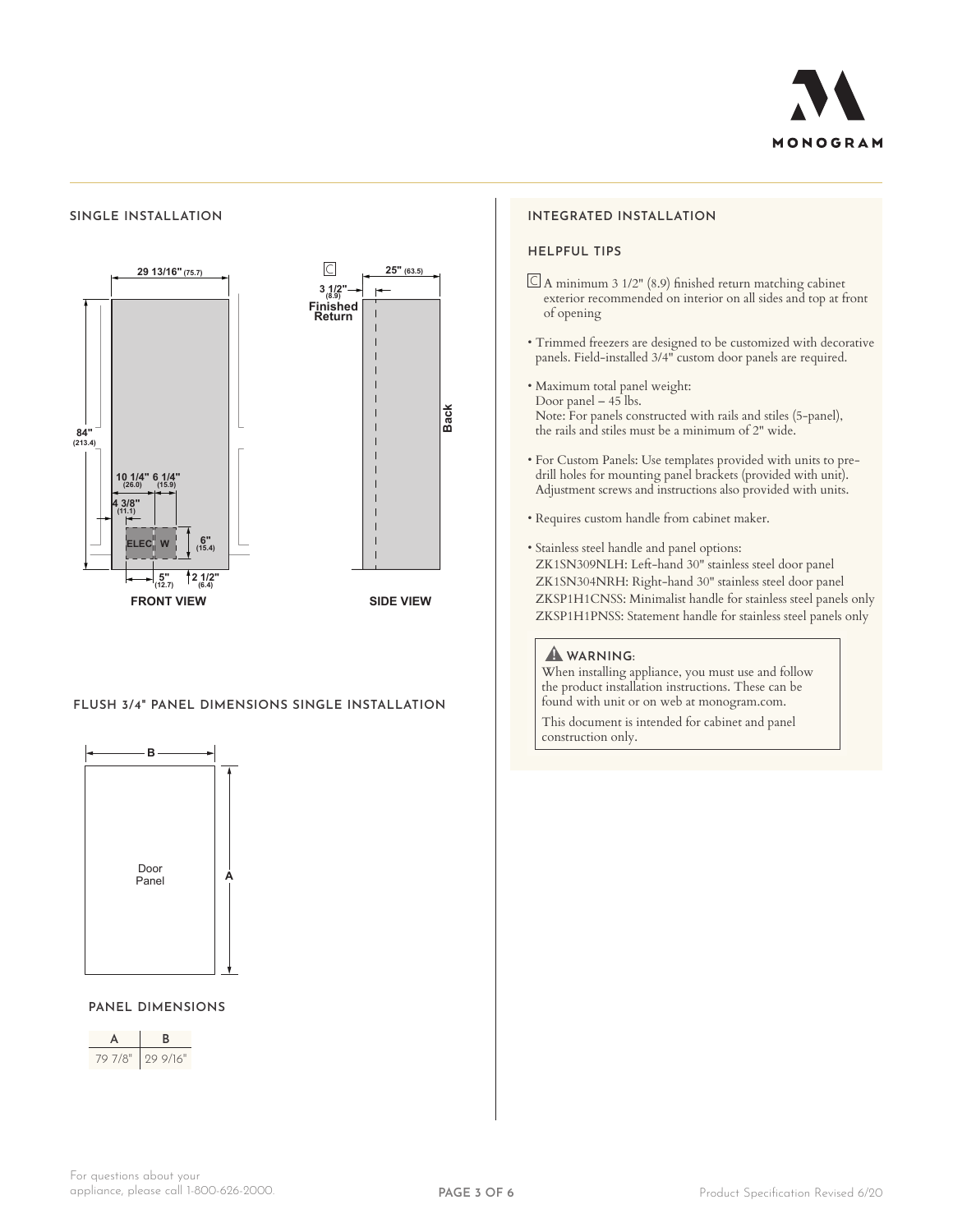

#### **DUAL INSTALLATION 30" INTEGRATED FREEZER, ZIF301NPNII AND 30" INTEGRATED REFRIGERATOR, ZIR301NPNII HELPFUL TIPS**



**DUAL INSTALLATION 30" INTEGRATED FREEZER, ZIF301NPNII AND 24" INTEGRATED REFRIGERATOR, ZIR241NPNII**



#### **INTEGRATED INSTALLATION**

- $\Delta$  A separate 115V, 60Hz, 15- or 20-amp power supply is recommended for each product.
- B Cutout based on installation of two products with a left-and-right-hand door swing.
- $\subseteq$  A minimum 3 1/2" (8.9) finished return matching cabinet exterior recommended on interior on all sides and top at front of opening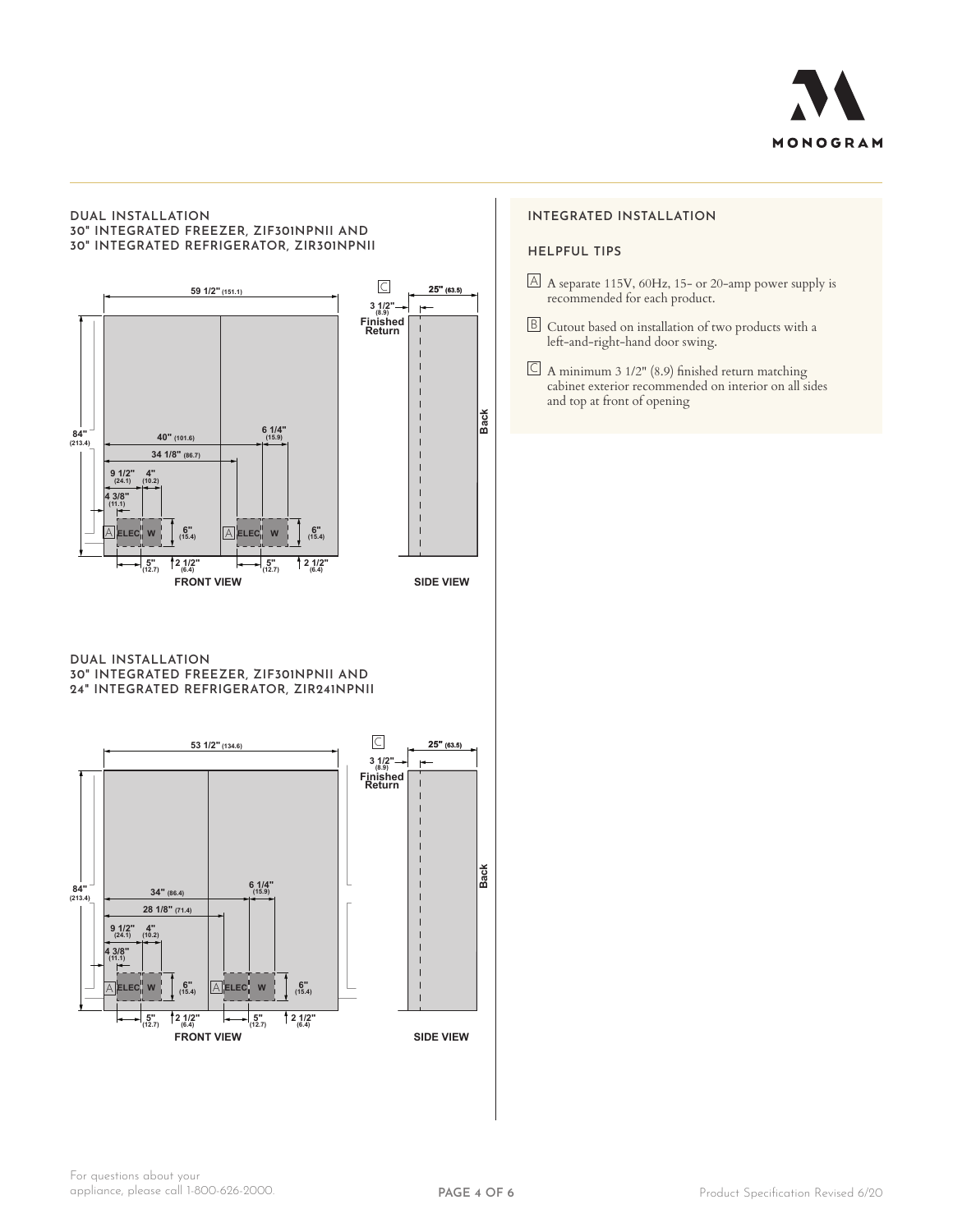

#### **FLUSH 3/4" PANEL DIMENSIONS DUAL INSTALLATION WITH 30" FREEZER, ZIF301NPNII AND 30" REFRIGERATOR, ZIR301NPNII**



#### **PANEL DIMENSIONS**

| 7/8"<br>$\prime$ ( ) | 999/16" |
|----------------------|---------|

#### **FLUSH 3/4" PANEL DIMENSIONS DUAL INSTALLATION WITH 30" FREEZER, ZIF301NPNII AND 24" REFRIGERATOR, ZIR241NPNII**



#### **PANEL DIMENSIONS**

| 79 7/8" 29 9/16" 23 9/16" |  |
|---------------------------|--|

#### **INTEGRATED INSTALLATION**

#### **HELPFUL TIPS**

- Trimmed freezers are designed to be customized with decorative panels. Field-installed 3/4" custom door panels are required.
- Maximum total panel weight: 45 lbs Note: For panels constructed with rails and stiles (5-panel), the rails and stiles must be a minimum of 2" wide.
- For Custom Panels: Use templates provided with units to predrill holes for mounting panel brackets (provided with unit). Adjustment screws and instructions also provided with units.
- Requires custom handle from cabinet maker.
- Stainless steel handle and panel options: ZK1SN249NLH: Left-hand 24" stainless steel door panel ZK1SN244NRH: Right-hand 24" stainless steel door panel ZK1SN309NLH: Left-hand 30" stainless steel door panel ZK1SN304NRH: Right-hand 30" stainless steel door panel ZKSP1H1CNSS: Minimalist handle for stainless steel panels only ZKSP1H1PNSS: Statement handle for stainless steel panels only
- Dual installation full width toekick options: ZKK54P: 54" stainless toekick ZKK60P: 60" stainless toekick